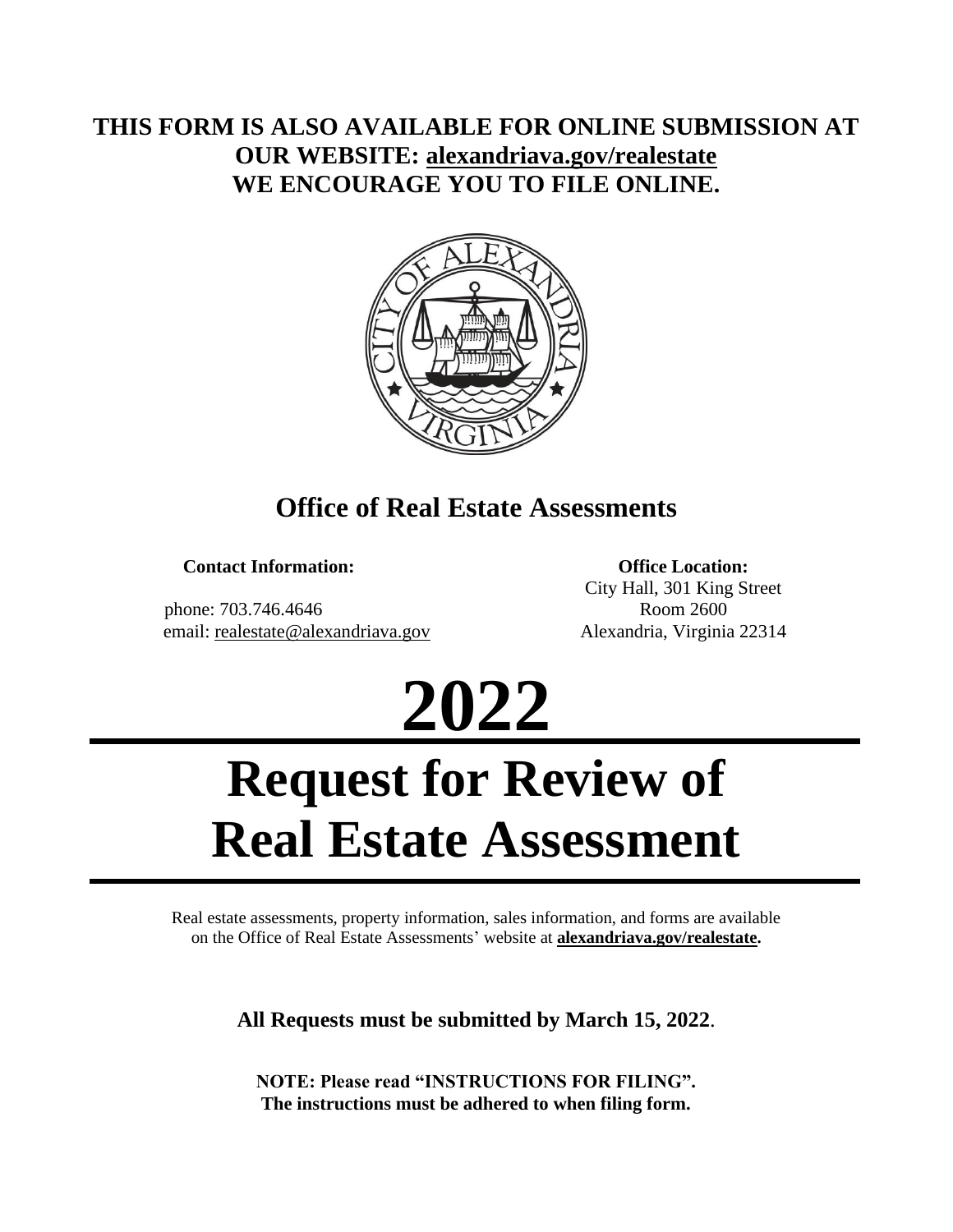#### **City of Alexandria, Virginia Office of Real Estate Assessments 2022 Request for Review of Real Estate Assessment**

#### **INSTRUCTIONS FOR FILING**

The purpose of this form is to request a review of your assessment by the staff of the Office of Real Estate Assessments. If you feel your property is appraised above or below the fair market value, or that your assessment is not equitable with surrounding properties, or is otherwise erroneous, you may file this form.

Be as specific as possible as to why you feel that your assessment is 1) above or below fair market value and/or 2) inequitable when compared to like surrounding properties. If you are requesting a review of the primary property class (classification), please provide an explanation on the form. If you are aware of specific sales, which are comparable to your property, or any unusual conditions that affect the fair market value, please include them with this form so that we may consider them in the review process. We also accept photographs. Sales for your assessment Study Group may be viewed on our website: [alexandriava.gov/realestate.](http://alexandriava.gov/realestate/default.aspx) **Only sales occurring prior to January 1, 2022, may be considered to determine the 2022 assessed value; hence, you may only rely on sales occurring prior to January 1, 2022, when preparing your 2022 Request for Review of Real Estate Assessment.** 

When filling out this form, please include a telephone number where you can be reached between 8 a.m. and 5p.m., Monday – Friday, and your email address. It is necessary for our office to have this information to set up an appointment for a physical inspection or to discuss the assessed value. All requests for Review of Assessment must be typed or printed legibly on an original form obtained from our office, downloaded from our website, or **submitted online** on our website. Submit a separate Request for Review form for each parcel. **Property owners, agents and/or representatives are required to submit all data supporting their reason for a request for review when this form is filed.** Completed Request for Review of Real Estate Assessment forms must be submitted to the Office of Real Estate Assessments no later than **March 15, 2022**. Only those forms received by the Office of Real Estate Assessments or postmarked by the United States Postal Service no later than **March 15, 2022,** will be accepted.

If you are an agent for the property owner, you must provide proper authorization from the property owner **(not the tenant)** to act on their behalf for the current assessment year. You may request instructions from the Office of Real Estate Assessments to ensure your submission of an acceptable authorization. Instructions are also available on our web page at [alexandriava.gov/1662.](http://alexandriava.gov/1662) **The letter of authorization must accompany your completed form.** Make it clear on the form where you want the review results sent or delivered. **We will only mail /email results to ONE address.**

**For Commercial or income-producing properties,** it is **very** important that an income and expense survey form has been filed with our office. Calendar year 2021 data may be submitted with your review, but please make sure that the information is also submitted during the yearly request of the information. More information regarding income and expense submissions can be found at [alexandriava.gov/1664.](http://alexandriava.gov/1664)

This form is not for a hearing by the Board of Equalization. A separate form is available for that purpose. The Board of Equalization filing deadline is June 1, 2022. **A pending review by the Office or appeal to the Board of Equalization does not change the due date for real estate tax payments. The length of time to receive the results of the Review will vary, depending on the property type and the total number of requests received by the Office.** If the Review results exceed June 1, extensions to file appeals will be granted.

**MAILING ADDRESS: Office of Real Estate Assessment Assessments P.O. Box 178 Alexandria, Virginia 22313-1501**

**OFFICE LOCATION: City Hall, 301 King Street Room 2600 Alexandria, Virginia 22314**

Real estate assessments, property information, sales information, and forms are available online at: [alexandriava.gov/realestate](http://alexandriava.gov/realestate/default.aspx)

> CONTACT INFORMATION: Phone: 703.746.4646 email: [realestate@alexandriava.gov](mailto:realestate@alexandriava.gov)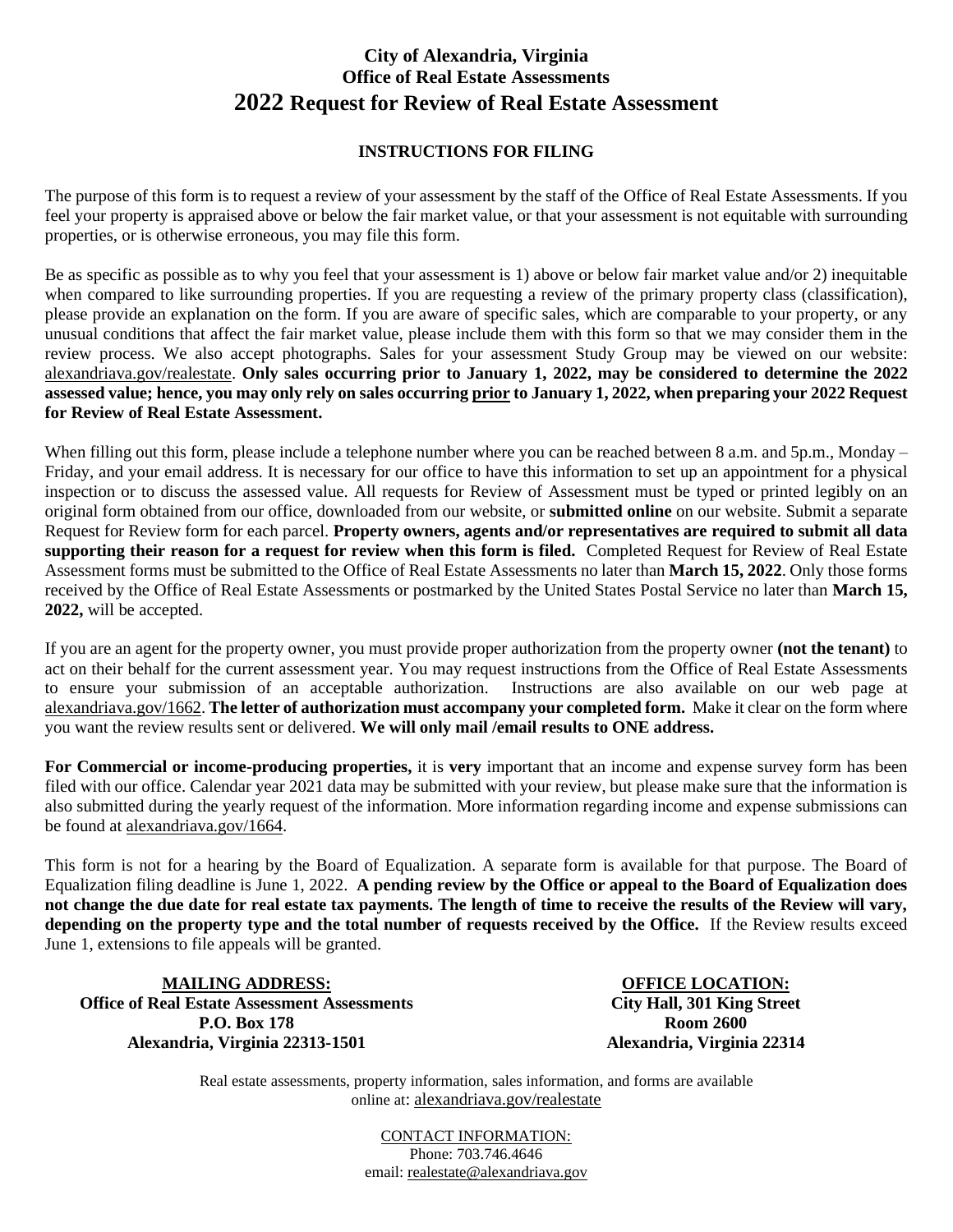### **2022 REQUEST FOR REVIEW OF REAL ESTATE ASSESSMENT**

(For ONE parcel ONLY.)

| Map No.                            | <b>Block</b>                      | Lot                                                                                                                                               | For Office Use Only                                                                                                                       |
|------------------------------------|-----------------------------------|---------------------------------------------------------------------------------------------------------------------------------------------------|-------------------------------------------------------------------------------------------------------------------------------------------|
|                                    |                                   |                                                                                                                                                   |                                                                                                                                           |
|                                    |                                   |                                                                                                                                                   | Neighborhood:                                                                                                                             |
| Account No.                        |                                   | Date                                                                                                                                              |                                                                                                                                           |
|                                    |                                   |                                                                                                                                                   |                                                                                                                                           |
| <b>2021 ASSESSED VALUE</b>         |                                   |                                                                                                                                                   | Authorization Required? Yes $\Box$ No $\Box$                                                                                              |
| Land                               | <b>Building</b>                   | Total                                                                                                                                             | 2022 Written authorization submitted? Yes $\Box$ No $\Box$                                                                                |
|                                    |                                   |                                                                                                                                                   | <b>Revised Assessment:</b>                                                                                                                |
|                                    |                                   |                                                                                                                                                   | Land:                                                                                                                                     |
| <b>2022 ASSESSED VALUE</b><br>Land | <b>Building</b>                   | Total                                                                                                                                             | Building 1:                                                                                                                               |
|                                    |                                   |                                                                                                                                                   | Building 2:                                                                                                                               |
|                                    |                                   |                                                                                                                                                   | Total Building:<br><u> 1989 - Johann John Harry Harry Harry Harry Harry Harry Harry Harry Harry Harry Harry Harry Harry Harry Harry H</u> |
|                                    |                                   |                                                                                                                                                   |                                                                                                                                           |
|                                    |                                   |                                                                                                                                                   |                                                                                                                                           |
|                                    |                                   |                                                                                                                                                   | Name of Owner                                                                                                                             |
|                                    |                                   |                                                                                                                                                   |                                                                                                                                           |
|                                    |                                   |                                                                                                                                                   |                                                                                                                                           |
|                                    |                                   |                                                                                                                                                   |                                                                                                                                           |
|                                    |                                   | I, (we), hereby apply for a review of assessment for the following reasons:                                                                       |                                                                                                                                           |
|                                    |                                   |                                                                                                                                                   |                                                                                                                                           |
|                                    |                                   |                                                                                                                                                   | State your opinion of the Fair Market Value as of January 1, 2022. \$                                                                     |
|                                    |                                   |                                                                                                                                                   | I (we), the undersigned, hereby verify that the information given is correct to the best of my (our) knowledge.                           |
|                                    |                                   |                                                                                                                                                   |                                                                                                                                           |
| Signature Owner / Agent            |                                   |                                                                                                                                                   | Signature Owner / Agent                                                                                                                   |
|                                    |                                   |                                                                                                                                                   |                                                                                                                                           |
| Print Name Owner / Agent           |                                   |                                                                                                                                                   | Print Name Owner / Agent                                                                                                                  |
|                                    |                                   |                                                                                                                                                   |                                                                                                                                           |
|                                    |                                   | $\text{Telephone: (work) } (\_\_\_\_\_\_\_\_\_\_\$                                                                                                |                                                                                                                                           |
|                                    | Do you wish to have an appraiser: |                                                                                                                                                   |                                                                                                                                           |
|                                    |                                   | Make a physical inspection of the property? $\Box$ yes $\Box$ no OR                                                                               |                                                                                                                                           |
|                                    |                                   |                                                                                                                                                   | Contact you to discuss the current appraised value at the above phone number? $\Box$ yes $\Box$ no                                        |
|                                    |                                   | I, (we), wish to have all correspondence related to this Review sent to:<br>(Check only one box. We will only mail/email results to one address.) | $\Box$ Property address $\Box$ Mailing address $\Box$ other mailing address (provide below) $\Box$ E-mail address (provide below)         |
|                                    |                                   |                                                                                                                                                   |                                                                                                                                           |

\_\_\_\_\_\_\_\_\_\_\_\_\_\_\_\_\_\_\_\_\_\_\_\_\_\_\_\_\_\_\_\_\_\_\_\_\_\_\_\_\_\_\_\_\_\_\_\_\_\_\_\_\_\_\_\_\_\_\_\_\_\_\_\_\_\_\_\_\_\_\_\_\_\_\_\_\_\_\_\_\_\_\_\_\_\_\_\_\_\_\_\_\_\_\_\_\_\_ \_\_\_\_\_\_\_\_\_\_\_\_\_\_\_\_\_\_\_\_\_\_\_\_\_\_\_\_\_\_\_\_\_\_\_\_\_\_\_\_\_\_\_\_\_\_\_\_\_\_\_\_\_\_\_\_\_\_\_\_\_\_\_\_\_\_\_\_\_\_\_\_\_\_\_\_\_\_\_\_\_\_\_\_\_\_\_\_\_\_\_\_\_\_\_\_\_\_